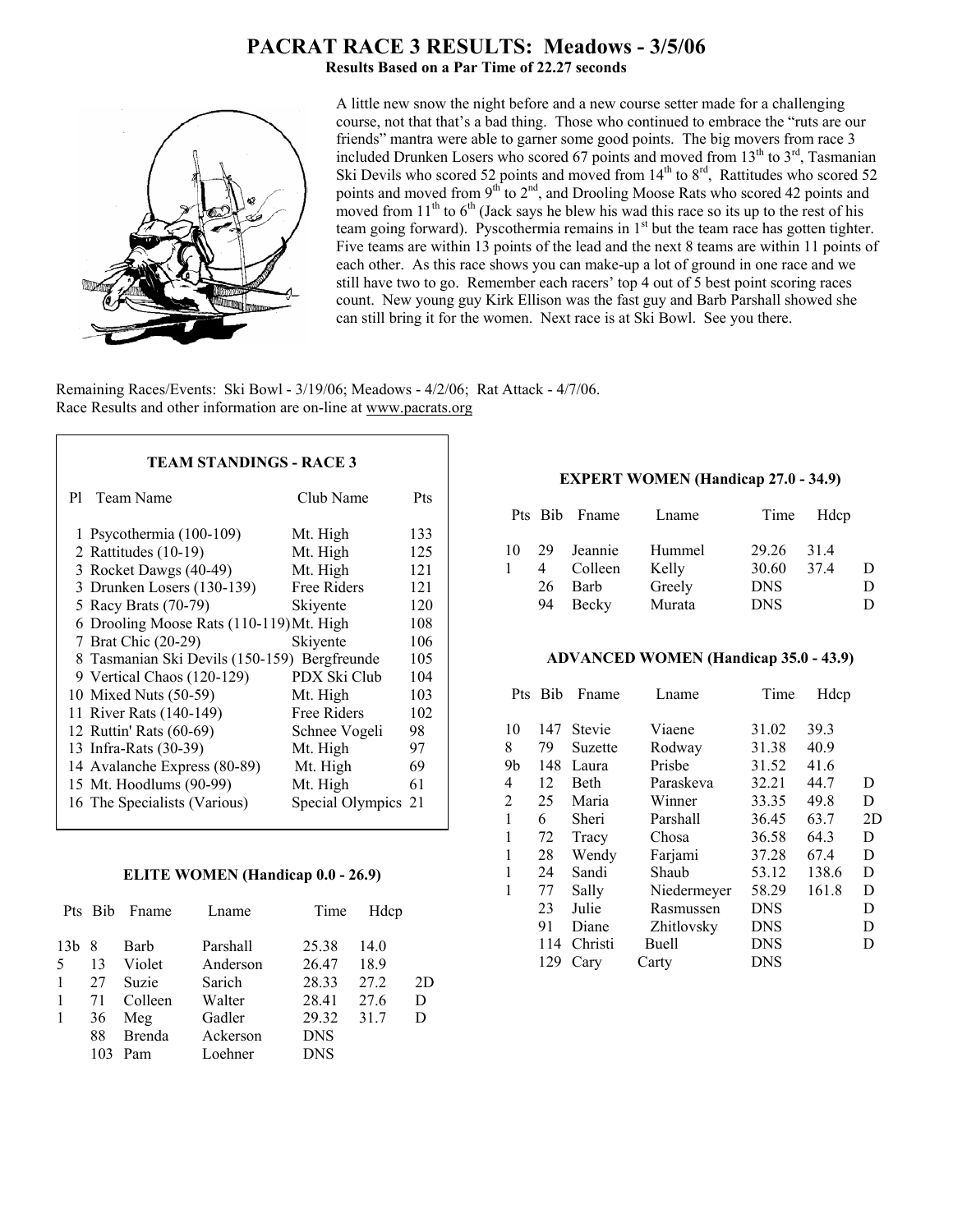## **ADVANCED INT. WOMEN (Handicap 44.0 - 54.9)**

|                 | Pts Bib | Fname   | Lname       | Time  | Hdcp |    |
|-----------------|---------|---------|-------------|-------|------|----|
| 13 <sub>b</sub> | 134     | Sandy   | Donnelly    | 32.16 | 44.4 |    |
| 11 <sub>b</sub> | 138     | Anda    | Cornea      | 33.53 | 50.6 |    |
| 9b              | 99      | Suzanne | Horvath     | 34.39 | 54.5 |    |
| 4               | 76      | Peg     | Ortner      | 34.60 | 55.4 | D  |
| 2               | 109     | Kree    | Strand      | 34.81 | 56.3 | D  |
| 1               | 50      | Samy    | Fouts       | 36.08 | 62.0 | 2D |
| 1               | 75      | Jill    | Parshall    | 36.70 | 64.8 | D  |
| 1               | 78      | Nancy   | Foreman     | 37.10 | 66.6 | D  |
| 1               | 140     | Cindy   | Blakely     | 38.19 | 71.5 | 2D |
| 1               | 81      | Karen   | Gunderson   | 40.77 | 83.1 | 2D |
|                 | 112     | Elaine  | <b>Bock</b> | DNS   |      | D  |
|                 | 141     | Shannon | Koch        | DNS   |      | D  |

#### **INTERMEDIATE WOMEN (Handicap 55.0 - 69.9)**

|              |    | Pts Bib Fname | Lname   | Time       | Hdcp  |    |
|--------------|----|---------------|---------|------------|-------|----|
|              |    | 10 74 Becky   | Hodges  | 37.74      | 69.5  |    |
|              |    | $2$ 33 Cindy  | Ellison | 38.20      | 71.6  | 2D |
| 1            |    | 151 Shawn     | Storey  | 39.68      | 78.2  | 2D |
| $\mathbf{1}$ | 58 | Marie         | Hoskins | 48.77      | 119.0 | 2D |
|              | 16 | Tamela        | Cantor  | <b>DNS</b> |       |    |

#### **NOVICE WOMEN (Handicap 70.0 - 99.9)**

|                 | Pts Bib | Fname         | Lname     | Time       | Hdcp  |    |
|-----------------|---------|---------------|-----------|------------|-------|----|
|                 |         |               |           |            |       |    |
|                 |         | 13b 136 Kathy | Johnson   | 35.11      | 57.7  | U  |
| 10 <sub>b</sub> |         | $157$ Judy    | Stevenson | 39.06      | 75.4  |    |
| 5               |         | 159 Susan     | Solomon   | 40.44      | 81.6  |    |
| 2               |         | 150 Suzanne   | Tyler     | 41.99      | 88.6  |    |
| $\mathbf{1}$    | 5       | Diane         | Hicks     | 43.16      | 93.8  |    |
| $\mathbf{1}$    | 38      | Pat           | Savage    | 61.07      | 174.3 | 2D |
| $\mathbf{1}$    |         | Colleen       | Hankins   | 86.85      | 290.1 | 2D |
|                 | 152     | Connie        | McGregor  | <b>DNF</b> |       |    |

## **BEGINNER WOMEN (Handicap 100.0 and Greater)**

|    | Pts Bib Fname                         | Lname                       |                                         | Time Hdcp |
|----|---------------------------------------|-----------------------------|-----------------------------------------|-----------|
| 10 | 158 Chris<br>60 Danielle<br>73 Sylvia | Duvall<br>Willden<br>Kearns | 79.35 256.4<br><b>DNS</b><br><b>DNS</b> |           |

## **ELITE MEN (Handicap 0.0 - 12.4)**

|                 | Pts Bib | Fname        | Lname    | Time       | Hdcp |   |
|-----------------|---------|--------------|----------|------------|------|---|
|                 |         | Kirk         |          |            |      |   |
| 13 <sub>b</sub> | -31     |              | Ellison  | 23.55      | 5.8  |   |
| 10 <sub>b</sub> | 2       | John         | Zevely   | 23.90      | 7.3  |   |
| 7b              | 86      | Mark         | Stanford | 24.03      | 7.9  |   |
| 1               | 64      | Bruce        | Parshall | 24.43      | 9.7  |   |
| 1               | 89      | <b>Steve</b> | Piazza   | 24.86      | 11.7 |   |
| 1               | 142     | <b>Brian</b> | Jackson  | 25.00      | 12.3 |   |
| 1               | 0       | Dale         | Parshall | 25.05      | 12.5 | D |
|                 | 17      | Farzin       | Ghezel   | <b>DNS</b> |      |   |
|                 | 87      | Jeff         | Ackerson | <b>DNS</b> |      |   |
|                 | 102     | Scott        | Harman   | <b>DNS</b> |      |   |

# **EXPERT MEN (Handicap 12.5 - 19.9)**

|    | Pts Bib | Fname         | Lname     | Time       | Hdcp |   |
|----|---------|---------------|-----------|------------|------|---|
| 10 | 67      | <b>Bruce</b>  | Rodway    | 26.15      | 17.4 |   |
| 8  | 18      | Gordon        | Lusk      | 26.77      | 20.2 | D |
| 6  | 10      | Chris         | Wiley     | 27.03      | 21.4 | D |
| 3  | 69      | Matt          | Jacoby    | 27.11      | 21.8 | D |
| 1  | 108     | <b>Barret</b> | Strand    | 27.21      | 22.2 | D |
| 1  | 80      | Gary          | Gunderson | 27.57      | 23.8 | D |
| 1  | 115     | <b>B</b> ob   | Lawrence  | 27.63      | 24.1 | D |
|    | 122     | <b>Russ</b>   | Morse     | 29.32      | 31.7 | D |
| 1  | 85      | John          | Rawlings  | 29.42      | 32.1 | D |
|    | 30      | Dave          | Marshall  | <b>DNS</b> |      |   |
|    | 32      | Bruce         | Ellison   | <b>DNS</b> |      |   |
|    | 84      | Greg          | Rogers    | <b>DNS</b> |      |   |
|    | 137     | Paul          | Sonderen  | <b>DNS</b> |      | D |

#### **ADVANCED MEN (Handicap 20.0 - 24.9)**

|                | Pts Bib | Fname     | Lname    | Time   | Hdcp  |    |
|----------------|---------|-----------|----------|--------|-------|----|
|                |         |           |          |        |       |    |
| 13b            |         | Jack      | Folliard | 26.77  | 20.2  |    |
| 8              |         | 132 Louis | Kovacs   | 27.81  | 24.9  |    |
| 6              | 101     | Jeff      | Dulcich  | 28.70  | 28.9  | D  |
| 4              | 117     | Ray       | Lawrence | 28.81  | 29.4  | D  |
| $\overline{2}$ | 128     | Greg      | Trujillo | 28.97  | 30.1  | D  |
|                |         | 135 Ron   | Lutman   | 29.11  | 30.7  | D  |
|                |         | 107 Greg  | Coulter  | 29.66  | 33.2  | 2D |
| 1              |         | 105 Randy | Lew      | 31.10  | 39.7  | D  |
| 1              | 100     | Peter     | Sabido   | 32.59  | 46.4  | D  |
| 1              | 42      | Vladimir  | Didenko  | 113.12 | 408.0 | D  |
|                | 93      | Rob       | Murata   | DNS    |       |    |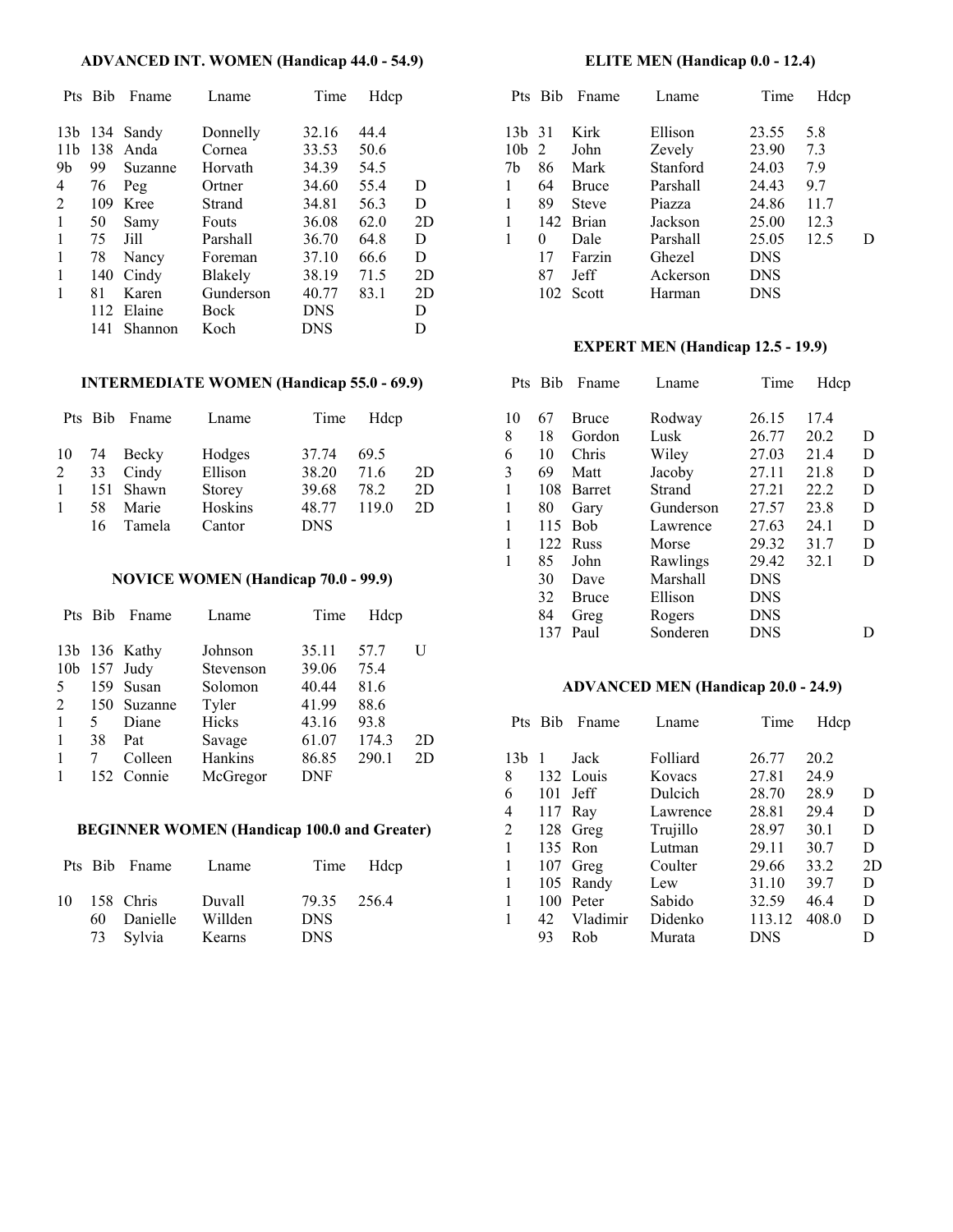#### **ADVANCED INT. MEN (Handicap 25.0 - 30.9)**

|    | Pts Bib | Fname         | Lname        | Time       | Hdcp |    |
|----|---------|---------------|--------------|------------|------|----|
| 10 | 68      | Terry         | Walter       | 28.12      | 26.3 |    |
|    | 45      | <b>Bob</b>    | Long         | 28.40      | 27.6 |    |
| 5  | 51      | Keith         | Appleman     | 29.07      | 30.6 |    |
| 2  | 35      | <b>Blaise</b> | Dagilaitis   | 29.36      | 31.9 | D  |
| 1  | 57      | Greg          | <b>Brown</b> | 30.22      | 35.7 | D  |
| 1  | 66      | John          | Orefice      | 30.72      | 38.0 | D  |
|    | 19      | Armin         | Dahms        | 30.92      | 38.9 | D  |
|    | 139     | <b>Bob</b>    | Sonderen     | 31.01      | 39.3 | 2D |
|    | 82      | Chad          | Harris       | <b>DNS</b> |      |    |
|    | 83      | Jerry         | Barnes       | <b>DNS</b> |      |    |

#### **INTERMEDIATE MEN (Handicap 31.0 - 39.9)**

| Pts             | Bib | Fname       | Lname      | Time       | Hdcp  |    |
|-----------------|-----|-------------|------------|------------|-------|----|
| 13 <sub>b</sub> | 14  | Frank       | Hadella    | 27.95      | 25.5  | U  |
| 12 <sub>b</sub> | 55  | Pete        | Nicholson  | 28.50      | 28.0  | U  |
| 11 <sub>b</sub> | 130 | Mike        | Pollock    | 29.11      | 30.7  | U  |
| 10 <sub>b</sub> | 120 | Don         | Siddall    | 29.49      | 32.4  |    |
| 8b              | 118 | Don         | McPherson  | 29.77      | 33.7  |    |
| 4               | 59  | James       | Park       | 29.85      | 34.1  |    |
| 3               | 53  | Todd        | Farm       | 30.69      | 37.8  |    |
| $\overline{c}$  | 15  | Matt        | Thompson   | 31.38      | 40.9  | D  |
| $\mathbf{1}$    |     | 123 Derrick | Benneville | 32.75      | 47.1  | 2D |
| $\mathbf{1}$    | 155 | Sean        | Tyler      | 32.96      | 48.0  | D  |
| $\mathbf{1}$    | 61  | Ron         | Onslow     | 33.96      | 52.5  | 2D |
| $\mathbf{1}$    | 34  | David       | Francis    | 35.98      | 61.6  | 2D |
| 1               | 54  | Rob         | Hingst     | 38.05      | 70.9  | D  |
| 1               | 127 | Travis      | Davis      | 39.03      | 75.3  | D  |
| $\mathbf{1}$    | 121 | Jesse       | Fritch     | 46.60      | 109.3 | D  |
| 1               | 106 | Dexter      | Hill       | DNF        |       |    |
|                 | 41  | R.J.        | Schiller   | <b>DNS</b> |       |    |
|                 | 48  | McCoy       | Smith      | <b>DNS</b> |       |    |
|                 | 49  | James       | Beriault   | <b>DNS</b> |       |    |
|                 | 52  | Dave        | Larson     | <b>DNS</b> |       |    |
|                 | 56  | Loren       | Sabo       | <b>DNS</b> |       |    |
|                 | 90  | Emilio      | Trampuz    | <b>DNS</b> |       | D  |
|                 | 92  | Phil        | Mant       | <b>DNS</b> |       | D  |
|                 | 95  | Salah       | Khan       | <b>DNS</b> |       |    |
|                 | 96  | Doug        | Pilcher    | <b>DNS</b> |       | D  |
|                 | 143 | Harold      | Hemming    | <b>DNS</b> |       | D  |

## **NOVICE MEN (Handicap 40.0 - 49.9)**

| <b>Bib</b> | Fname          | Lname     | Time                 | Hdcp                 |    |
|------------|----------------|-----------|----------------------|----------------------|----|
|            |                |           |                      |                      |    |
| 116        | <b>Bob</b>     | Snelling  | 31.36                | 40.8                 |    |
| 133        | Mike           | Ploense   | 32.42                | 45.6                 |    |
| 47         |                |           | 32.78                | 47.2                 |    |
| 146        | Kay            | Kinyon    | 33.44                | 50.2                 | D  |
| 126        | <b>Stewart</b> | Holgate   | 34.28                | 54.0                 | D  |
| 43         | Cristian       |           |                      | 54.3                 | D  |
| 39         | Noel           | Jolivet   | 34.47                | 54.8                 | 2D |
| 65         | <b>Bob</b>     | Haynes    | 36.13                | 62.3                 | 2D |
| 125        | <b>Bruce</b>   | Prior     | 36.65                | 64.6                 | D  |
| 44         | Mark           | St. Louis | 42.33                | 90.1                 | D  |
| 98         | Julien         | Khan      | 48.70                | 118.7                | 2D |
| 20         | Nathan         | Buehler   | <b>DNS</b>           |                      |    |
| 113        | John           | Schrimper | <b>DNS</b>           |                      |    |
|            |                |           | Narasimhan Narayanan | Constantinescu 34.35 |    |

#### **BEGINNER MEN (Handicap 50.0 and Greater)**

|                 | Pts Bib | Fname        | Lname      | Time       | Hdcp  |
|-----------------|---------|--------------|------------|------------|-------|
| 13 <sub>b</sub> | 11      | Alan         | Paraskeva  | 33.84      | 52.0  |
| 9               | 104     | <b>Steve</b> | Coxen      | 34.54      | 55.1  |
| 10 <sub>b</sub> | 153     | Paul         | Tidball    | 34.81      | 56.3  |
| 6               | 156     | Michael      | Montgomery | 35.94      | 61.4  |
| 5               | 40      | Lonnie       | Schiller   | 36.02      | 61.8  |
| 6b              | 154     | Ron          | Williams   | 36.12      | 62.2  |
| 2               | 124     | Bob          | Zink       | 36.87      | 65.6  |
| $\mathbf{1}$    | 145     | Russ         | Stanton    | 37.85      | 70.0  |
| 1               | 144     | Dave         | Liston     | 38.37      | 72.3  |
| 1               | 46      | Ron          | McElroy    | 40.16      | 80.4  |
| 1               | 62      | Gary         | Hulse      | 41.05      | 84.4  |
| 1               | 63      | Dave         | Rasmussen  | 44.92      | 101.7 |
| 1               | 119     | Alan         | Robins     | 45.14      | 102.7 |
| 1               | 131     | Walt         | Stanton    | DNF        |       |
|                 | 21      | Duane        | Cleary     | <b>DNS</b> |       |
|                 | 22      | Matthew      | Kenny      | <b>DNS</b> |       |
|                 | 37      | Jordan       | Schmidt    | <b>DNS</b> |       |
|                 | 70      | Terry        | Burris     | <b>DNS</b> |       |
|                 | 97      | Kurt         | Krueger    | <b>DNS</b> |       |
|                 | 110     | Kardell      | Mann       | <b>DNS</b> |       |

Names with an \* after them are snowboarders. Snowboard times are discounted 10% per NASTAR guidelines. To get your raw time, divide the time shown by  $0.9$  (i.e. time/ $0.9 =$ raw time).

Classifications according to League Rules. Classification for first race based on previous season class finished with downstrikes/upstrikes starting anew with the new season. Racers with no prior PACRAT experience classified according to time in their first race of the season.